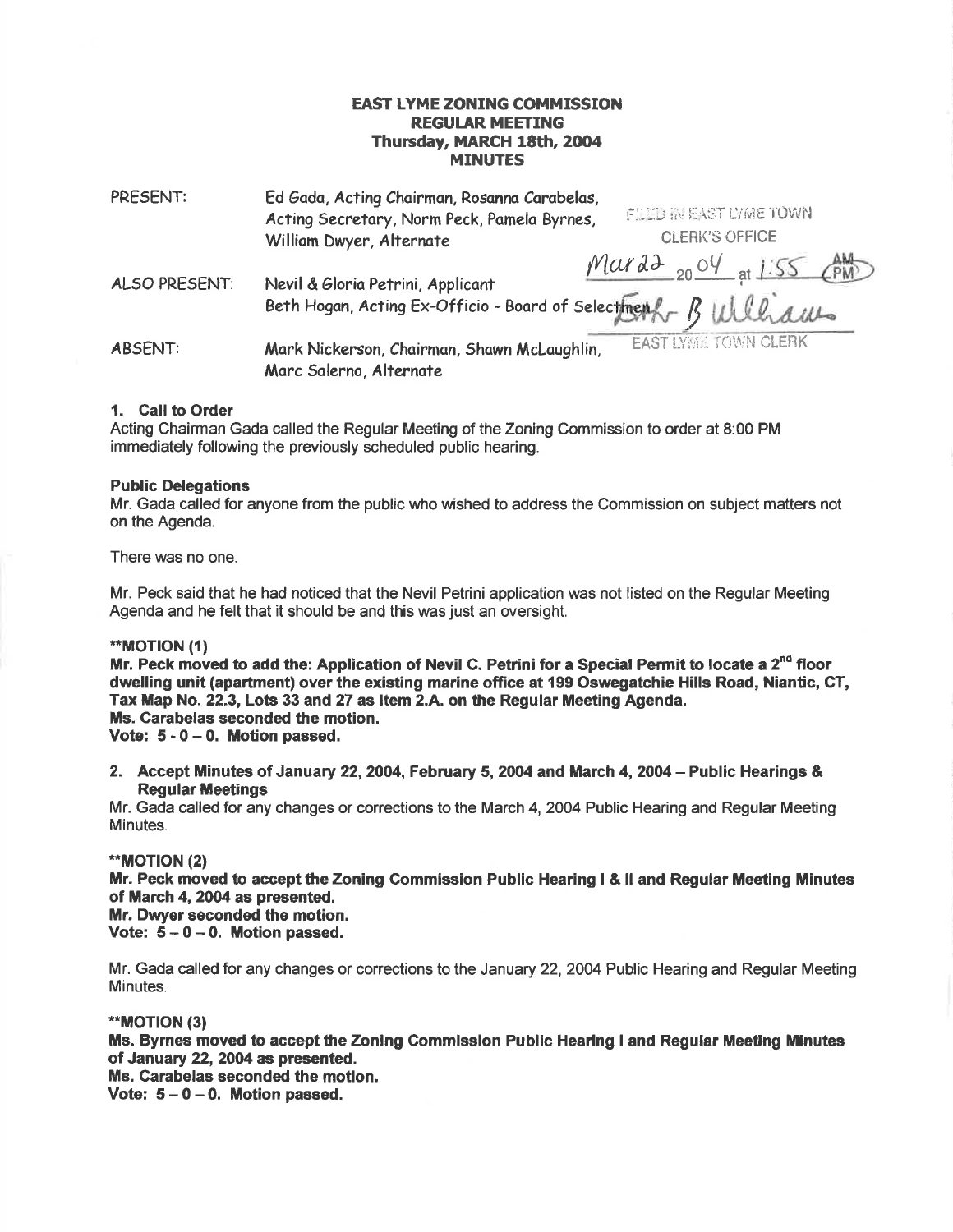Mr. Gada noted that they only had two people present this evening who could vote on the February 5,2004 minutes. He added that the Recording Secretary had commented that she thought that all of the minutes would have to be accepted by the Commission before a decision was made on the application of Theodore Harris because the public hearing information from February 5,2004 would be part of that decision. He asked Ms. Hogan if she could provide a legal opinion on this.

Ms. Hogan asked how much time they had to make their decision.

Mr. Gada said that they had 65 days from March 4, 2004 and there was plenty of time.

Ms. Hogan said that they are creating a record and minutes that are not approved are not a part of that record. She suggested that they err on the side of caution, as they need to create a complete record.

Mr. Gada said that they would table the acceptance of the Public Hearing l, ll & lll and Regular Meeting Minutes of February 5, 2004 until their April 1, 2004 meeting and expect to see Mr. Salerno and/or Mr. McLaughlin at that meeting so that these minutes can be approved.

2.A. Application of Nevil C. Petrini for a Special Permit to locate a  $2<sup>nd</sup>$  floor dwelling unit (apartment) over the existing marine office at 199 Oswegatchie Hills Road, Niantic, CT, Tax Map No. 22.3, Lots  $33$  and  $27$ .

Mr. Peck said that he would like to make a motion for this application.

## \*\*MOTION (4)

Mr. Peck moved to approve the Application of Nevil C. Petrini for a Special Permit to locate a  $2<sup>nd</sup>$  floor dwelling unit (apartment) over the existing marine office at 199 Oswegatchie Hills Road, Niantic, GT, Tax Map No. 22.3, Lots 33 and 27 and to grant waivers for Section24.6c - Sidewalks; Section 24.6e - Buffers and Section 24.6E4- Parking (interior) landscaping. Mr. Dwyer seconded the motion.

Mr. Dwyer said for the reason that the whole crux of this is that it is mixed use and that it does not have anything to do with replacing maritime services and it should not be any problem at all.

Ms. Carabelas said that she agreed with this assessment.

Mr. Gada concuned and offered that in the case of sidewalks that sometimes they are not appropriate such as they recently evidenced where they would have been placed on a busy road where someone would get hurt crossing traffic.

## Vote:  $5-0-0$ . Motion passed.

Mr. Dwyer thanked Mr. Petrini for a very well thought out presentation.

Mr. Gada added that it was also well presented.

3. Application of Theodore A. Harris to amend/modify Section {2 of the Zoning Regulations to allow recreational/residential projects on large tracts of land.

Mr. Gada noted that they were tabling this until their April 1, 2004 meeting and hoping that they have enough members present to approve the February 5, 2004 minutes so they can make a decision. Mr. Peck added that he thinks that it would be an injustice to make a decision on this without their regular compliment of active members present.

- 4. Application of The Herb Chambers Companies, LLC for a Special Permit to construct and operate an Auto Sales agency at 51 Boston Post Road, East Lyme, CT. Property further identified as Lot 61, East Lyme Tax Assessor Map  $36.0 -$  and  $-$
- 5. Application of The Herb Chambers Gompanies, LLG for a Special Permit to erect a second freestanding sign, in accordance with Section 18.1.8.5 of the Zoning Regulations at 51 Boston Post Road, East Lyme, CT. Property further identified as Lot 61, East Lyme Tax Assessor Map 36.0

Mr. Gada said that he had information from Staff that the drainage issues had not been finalized yet and that this would have to be tabled until the April 1, 2004 meeting, contingent upon the drainage issue being resolved.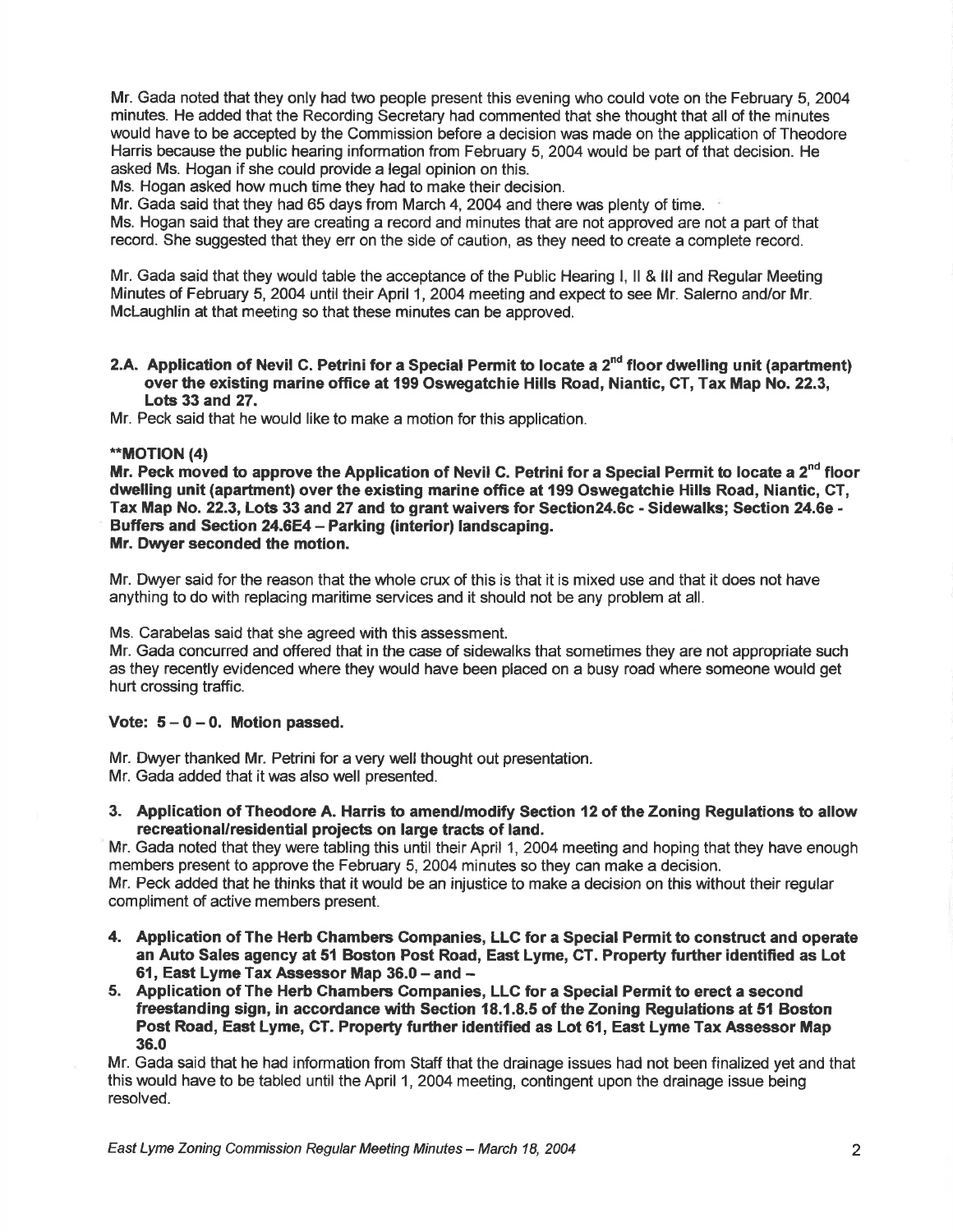6. Application of Herb Chambers Companies, LLC for a Coastal Area Management site plan review to construct an automobile dealership at 51 Boston Post Road, East Lyme, CT. Property further identified as Lot 61, East Lyme Tax Assessor Map 36.0.

Mr. Gada said that they could discuss this if they would like to, although the final decision would be tabled until April 1, 2004 to go with the rest of the application and contingent upon the drainage issue being resolved.

Mr. Dwyer commented that the CAM is cut and dry and that there really is nothing to say about it.

#### OLD BUSINESS

#### 1. Stormwater

This is an on-going process.

#### NEW BUSINESS

#### 1. None.

There was no new business.

Mr. Peck said that some years ago a subcommittee was formed to study the creation of a Neighborhood Business Zone or Transitional Zone. They were working with Ms. Davies, the previous Planner and were about to present it when she left for another position. The idea is that it phases out the residential zone so that a residential house does not have to face the back of a restaurant or gas station type building. At the time, they were thinking in terms of say, the Midway Mall and the houses there and Black Point Road where they have homes and business together. Some of the permitted uses in a transitional zone could be a mild commercial type. He said that he would like the Commissions' blessing to pursue this again and see if the current Planner can dig up the information the previous Planner had on this. Ms. Byrnes said that she would be interested in helping Mr. Peck with this.

Mr. Dwyer mentioned that another old business item that they had been looking into was eliminating old trailers on property such as the ones that Mitchell used for years that were just for storage and the gutter guy. He said that he would be willing to look into this further and bring more information forth.

Mr. Gada said that a former Commission member had brought up to him that there is a signage problem in Town again. He knows that Niantic Main Street is working on a signage standard but he feels that the issue of signage should be for everywhere in Town. Presently signs for dinners and events can be seem everywhere and it seems to be an enforcement problem more than anything else although sending someone out to enforce this creates a situation where the sign comes down and is put back up the next day. He said that he is interested in this and thinks that Mr. Salerno also had an interest in it and would work on it with him.

#### 2, Any business on fie floor, if any by the majority vote of the Gommission

There was none.

## 3. Zoning Official

Mr. Mulholland was not present to comment.

#### 4. Comments from Ex-Officio.

Mr. Gada asked Ms. Hogan if she would like to comment.

Ms. Hogan reported that the trailers on Roxbury Road in the Highway Department area are gone and the area has been cleaned up. Other exciting news is that they will have to monitor the stormwater/catch basins and that they will not get any funds for this. There is a five-year phase-in and they are working on a special stormwater permit that will affect developments. This will also involve Zoning and Planning.

Ms. Hogan also reported that with an adjustment in Revenue and with the budget as it stands nowwith cuts that were made by the Board of Selectmen but no cuts yet made by the Board of Finance, there would be a 3.7 mill increase. She imagines that the Board of Finance will cut something. She also noted that the Board of Finance and Board of Selectmen would be given a Board of Education budget presentation possibly on March 31, 2004.